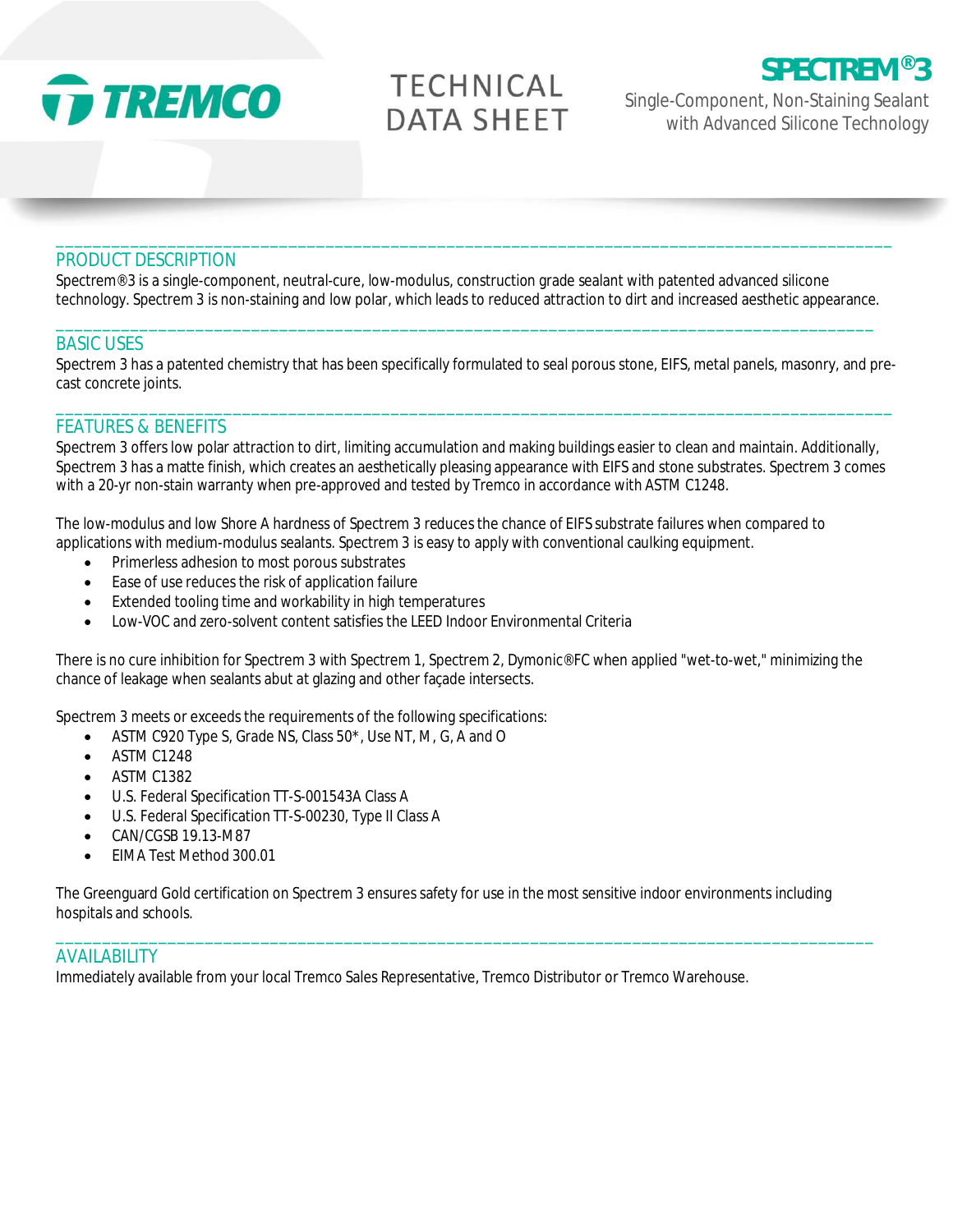## **COLORS**

Available in Adobe Tan, Aluminum Stone, Anodized Aluminum, Black, Bronze, Buff, Champagne, Charcoal, Dark Bronze, Gray, Hartford Green, Ivory, Light Bronze, Limestone, Off White, Precast White, Rustic Brick, Sandstone, and White.

\_\_\_\_\_\_\_\_\_\_\_\_\_\_\_\_\_\_\_\_\_\_\_\_\_\_\_\_\_\_\_\_\_\_\_\_\_\_\_\_\_\_\_\_\_\_\_\_\_\_\_\_\_\_\_\_\_\_\_\_\_\_\_\_\_\_\_\_\_\_\_\_\_\_\_\_\_\_\_\_\_\_\_\_\_\_\_\_

Available packaging options:

- 10.1 oz (300 mL) cartridges
- 20 oz (600 mL) sausages

*All colors are not available in all package sizes. Special colors and packaging available upon request. Minimum order requirements exist. Contact Tremco Customer Service for more information.*

\_\_\_\_\_\_\_\_\_\_\_\_\_\_\_\_\_\_\_\_\_\_\_\_\_\_\_\_\_\_\_\_\_\_\_\_\_\_\_\_\_\_\_\_\_\_\_\_\_\_\_\_\_\_\_\_\_\_\_\_\_\_\_\_\_\_\_\_\_\_\_\_\_\_\_\_\_\_\_\_\_\_\_\_\_\_\_\_\_\_

\_\_\_\_\_\_\_\_\_\_\_\_\_\_\_\_\_\_\_\_\_\_\_\_\_\_\_\_\_\_\_\_\_\_\_\_\_\_\_\_\_\_\_\_\_\_\_\_\_\_\_\_\_\_\_\_\_\_\_\_\_\_\_\_\_\_\_\_\_\_\_\_\_\_\_\_\_\_\_\_\_\_\_\_\_\_\_\_\_\_

## **LIMITATIONS**

Do not apply to damp or contaminated surfaces. Not intended for continuous water immersion. Use with adequate ventilaiton.

### **WARRANTY**

Tremco warrants its Products to be free of defects in materials but makes no warranty as to appearance or color. Since methods of application and on-site conditions are beyond our control and can affect performance, Tremco makes no other warranty, expressed or implied including warranties of MERCHANTABILITY and FITNESS FOR A PARTICULAR PURPOSE with respect to Tremco Products. Tremco's sole obligation shall be, at its option, to replace or refund the purchase price of the quantity of Tremco Products proven to be defective, and Tremco shall not be liable for any loss or damage.